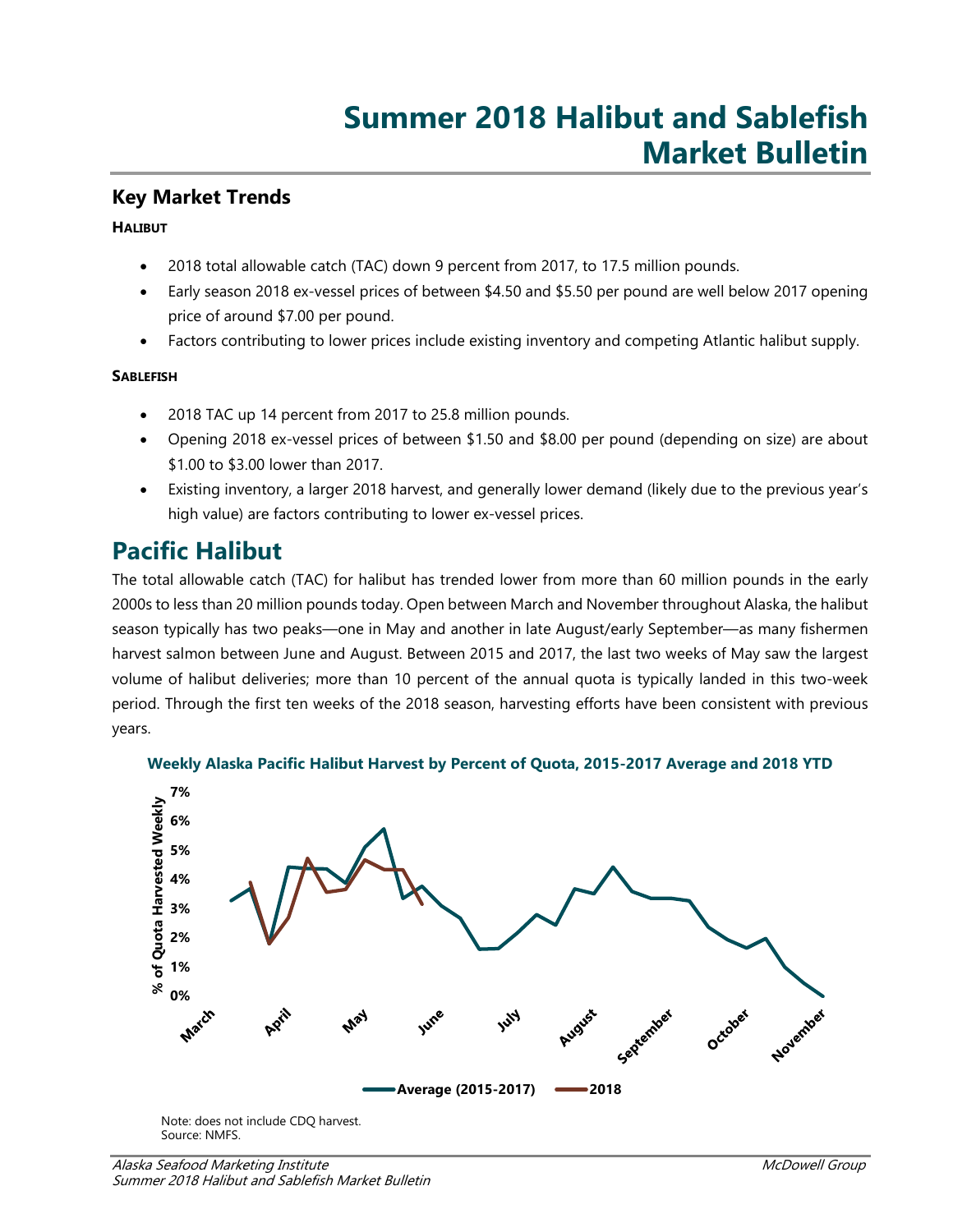# **Supply**

Alaska's Pacific halibut fisheries, with about 75 percent of the total US and Canada 2018 TAC, are the primary sources of global supply. Pacific halibut TACs in Canada and along the U.S. West Coast represent about 23 and 2.6 percent, respectively.

In 2018, Alaska's Pacific halibut TAC fell 9.2 percent from the prior year to 17.5 million pounds. All areas experienced TAC reductions, with the largest reductions coming from the Western Gulf of Alaska (down 17 percent) and Southeast (down 15 percent). Since 2011, Alaska's halibut TACs have been reduced by 46 percent, or about 15 million pounds. Quota for Pacific halibut in British Columbia and the U.S. West Coast (Washington and Oregon) declined by 1.2 million pounds or 16 percent between 2017 and 2018.

| TUGH ANUWADIC CAREN UT FACHIC HANDUL IN U.S. ANU CANAUA (WINNUM 193.), ZUT T-ZUTO<br><b>Area</b> | 2011 | 2012 | 2013 | 2014 | 2015 | 2016 | 2017 | 2018 |
|--------------------------------------------------------------------------------------------------|------|------|------|------|------|------|------|------|
|                                                                                                  |      |      |      |      |      |      |      |      |
| Alaska                                                                                           |      |      |      |      |      |      |      |      |
| Southeast (2C)                                                                                   | 2.3  | 2.6  | 3.0  | 3.3  | 3.7  | 3.9  | 4.2  | 3.6  |
| Central GOA (3A)                                                                                 | 14.4 | 11.9 | 11.0 | 7.3  | 7.8  | 7.3  | 7.7  | 7.4  |
| Western GOA (3B)                                                                                 | 7.5  | 5.1  | 4.3  | 2.8  | 2.7  | 2.7  | 3.1  | 2.6  |
| Eastern Aleutians (4A)                                                                           | 2.4  | 1.6  | 1.3  | 0.9  | 1.4  | 1.4  | 1.4  | 1.4  |
| Central/West Aleutians (4B)                                                                      | 2.2  | 1.9  | 1.5  | 1.1  | 1.1  | 1.1  | 1.1  | 1.1  |
| Other BSAI (4CDE)                                                                                | 3.7  | 2.5  | 1.9  | 1.3  | 1.3  | 1.7  | 1.7  | 1.6  |
| <b>Total Alaska</b>                                                                              | 32.5 | 25.5 | 23.0 | 16.8 | 17.9 | 18.2 | 19.3 | 17.5 |
| Other U.S. (2A)                                                                                  | 0.5  | 0.5  | 0.5  | 0.5  | 0.5  | 0.6  | 0.8  | 0.6  |
| Canada (2B)                                                                                      | 6.7  | 6.0  | 6.0  | 5.8  | 6.0  | 6.2  | 6.3  | 5.3  |
| <b>Total Non-Alaska</b>                                                                          | 7.2  | 6.5  | 6.5  | 6.3  | 6.5  | 6.8  | 7.0  | 5.9  |
| <b>Grand Total</b>                                                                               | 39.7 | 32.0 | 29.5 | 23.1 | 24.4 | 25.0 | 26.4 | 23.4 |

**Total Allowable Catch of Pacific Halibut in U.S. and Canada (Million lbs.), 2011-2018**

Note: includes community development quota (CDQ) and Indian treaty allocation. Does not include charter vessel allocation. Figures are reported in net weight (headed and gutted) and may not sum due to rounding. Source: IPHC.

## **Value and Volume of the Harvest**

Consistent with the reduction in TACs, landed volumes of halibut have declined significantly since peaking at approximately 60 million pounds in 2002, dropping to a low of approximately 15 million pounds in 2014. In terms of total harvest value, the harvest decline has been offset somewhat by an increase in prices. Harvest volumes declined more than 70 percent over this period while average real ex-vessel prices roughly doubled, averaging about \$6 per pound between 2015 and 2017.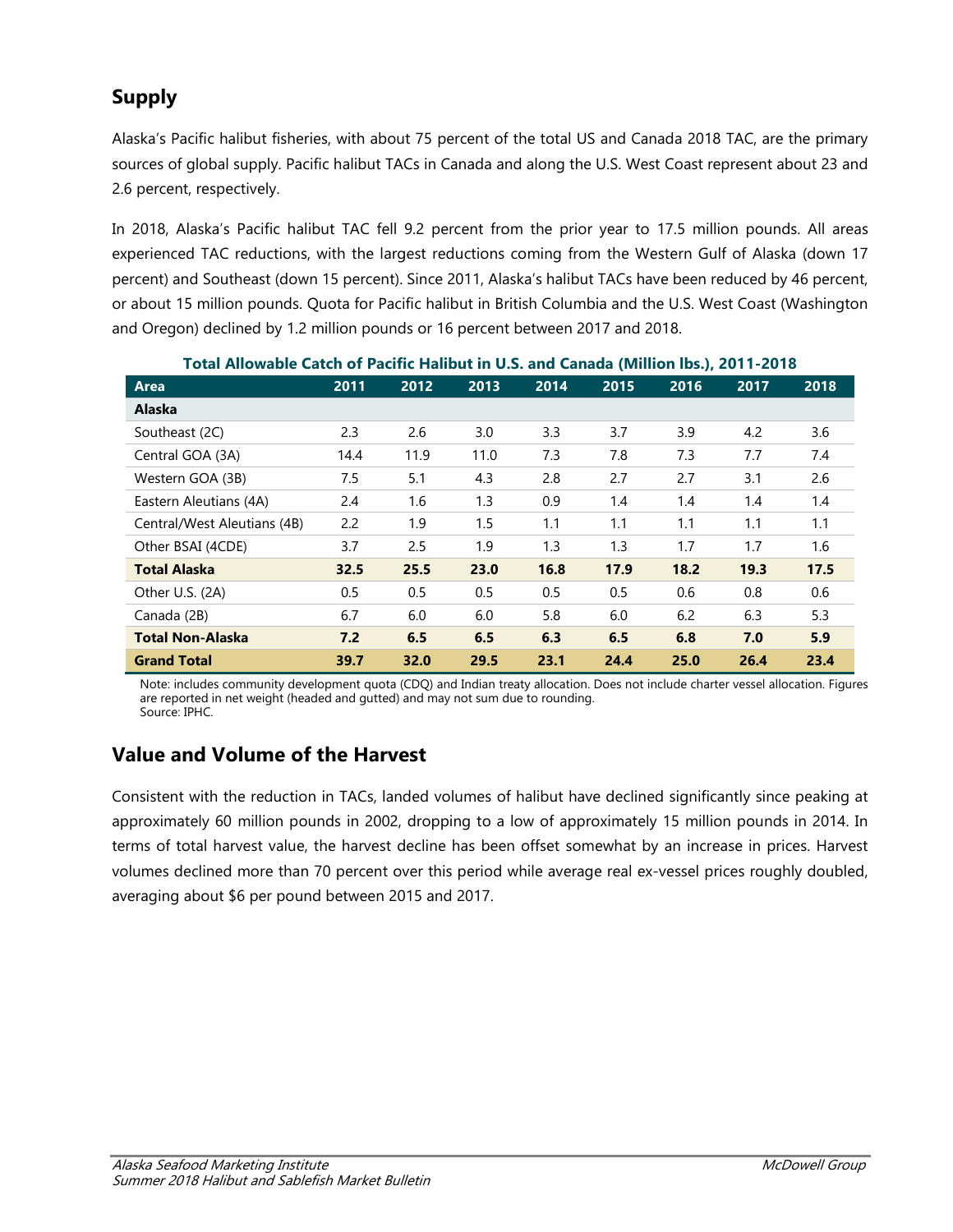

Note: Value figures are adjusted for inflation. Volume figures are in net weight. Source: ADF&G (COAR).

# **2018 Market Conditions**

Halibut fishing opened on March 24 to difficult market conditions compared to 2017. Conversations with fishermen and processors indicated ex-vessel prices were between \$4.25 and \$5.50 per pound, depending on the size of halibut and port. These prices represent a steep decline from the roughly \$7.00 per pound offered last year. Several factors appear to be impacting halibut prices:

- **Existing Inventory.** Though the volume of carry-over inventory is unknown, some frozen product is evidently still available from 2017, contributing additional supply and perhaps depressing prices.
- **Competing Supply.** Canadian Atlantic halibut quota continues to expand, including growth in 2018. This fishery is open nearly year-round and is well-positioned to supply fresh markets on the East Coast. Currency rates favorable to Canada are supporting a relatively low price for Atlantic halibut, adding further competitive pressure.
- **Price Fatigue.** High ex-vessel prices in recent years have pushed the value of halibut up to \$30.00+ per pound at the retail level. Higher prices generally contribute to lower demand.

Alaska's Pacific halibut is highly dependent on the domestic US market, where 80 to 90 percent of Alaska's annual production is consumed. Canada is the second largest market, and small amounts of Alaska halibut are sporadically exported to Europe and Southeast Asia. In a typical year, about three-fourths of halibut production goes to buyers in a headed and gutted product form. The remainder is composed of skinless/boneless fillets, whole fish, cheeks, and other products.

Although prices have declined recently, Alaska halibut maintains a strong reputation with buyers and consumers nationally.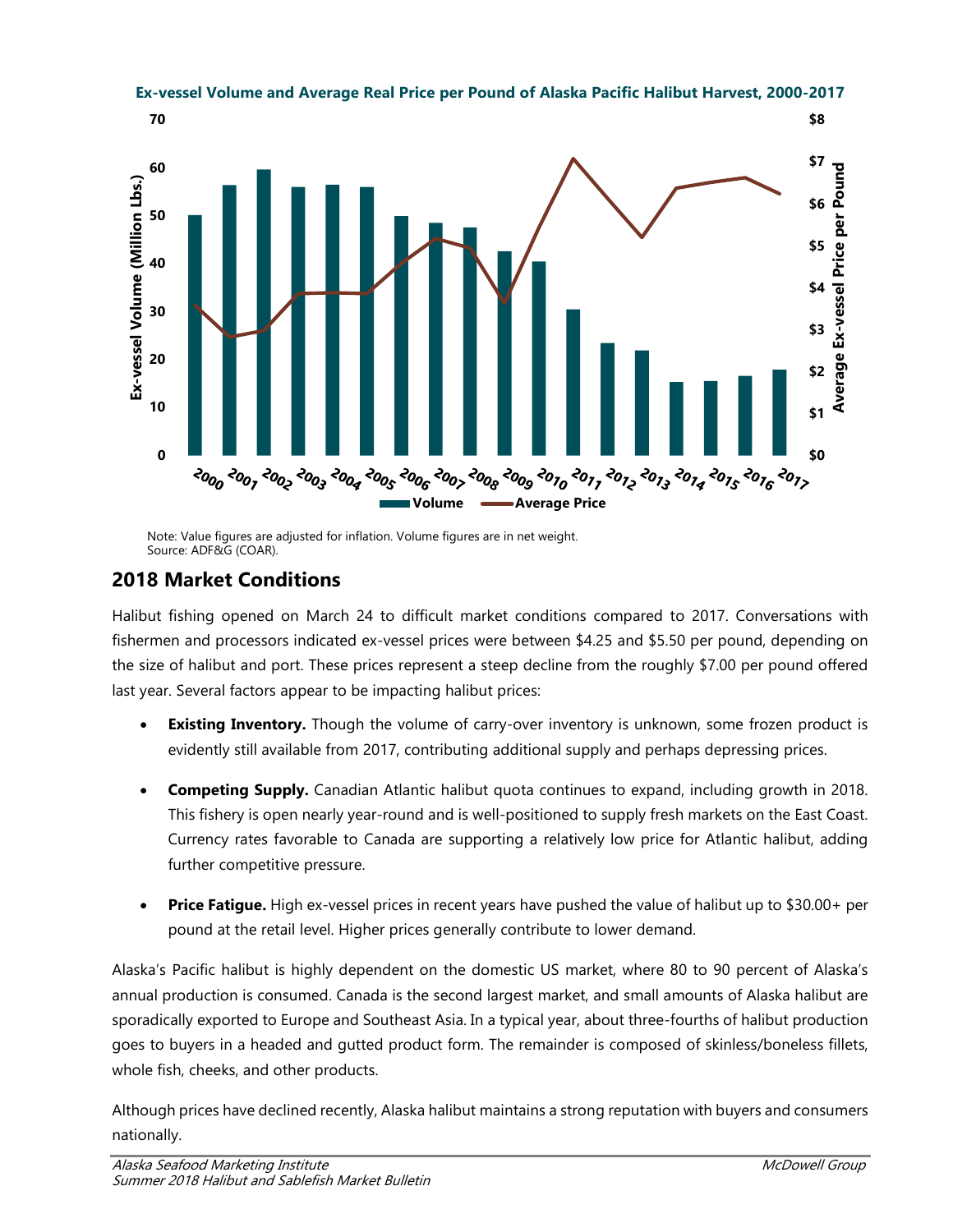# **Sablefish**

Alaska Sablefish TACs increased 3.2 million pounds (14 percent) in 2018 from 2017, with all harvest areas increasing between 14 and 15 percent. With more than 35 percent of statewide TAC, the Central Gulf will see the largest 2018 volume increase (1.1 million pounds), followed by Southeast (0.9 million pounds). TAC increases in these areas are particularly impactful, as most of the quota is harvested, unlike the Aleutian Islands and Bering Sea areas where between 30 and 50 percent of the TAC is harvested due to difficult fishing conditions

| Alaska Sabiciish II Q TAGS (Million Tourlas), ZV T7 and ZV T0 |                 |                 |          |
|---------------------------------------------------------------|-----------------|-----------------|----------|
| <b>Area</b>                                                   | <b>2017 TAC</b> | <b>2018 TAC</b> | % Change |
| Aleutian Islands                                              | 2.3             | 2.6             | 15%      |
| <b>Bering Sea</b>                                             | 1.1             | 1.3             | 15%      |
| <b>Central Gulf</b>                                           | 8.0             | 9.1             | 14%      |
| Southeast                                                     | 5.7             | 6.6             | 14%      |
| Western Gulf                                                  | 2.4             | 2.7             | 14%      |
| West Yakutat                                                  | 3.1             | 3.5             | 14%      |
| <b>Total</b>                                                  | 22.6            | 25.8            | 14%      |

## **Alaska Sablefish IFQ TACs (Million Pounds), 2017 and 2018**

Note: Values have been rounded.

Source: NMFS.

Alaska accounts for more than 70 percent of the global sablefish harvest; the remainder comes from British Columbia and the U.S. West Coast. Sablefish are harvested across Alaska with longlines, pots, and trawl gear. To prevent whale depredation, fishermen are increasingly using pots. Federal IFQ sablefish fisheries accounted for about 20 million pounds of the nearly 26 million pound harvest in 2017. Trawl fishermen harvested and sold about five million pounds of sablefish, and the relatively small State of Alaska sablefish fisheries accounted for about one million pounds in 2017.

(Table on following page.)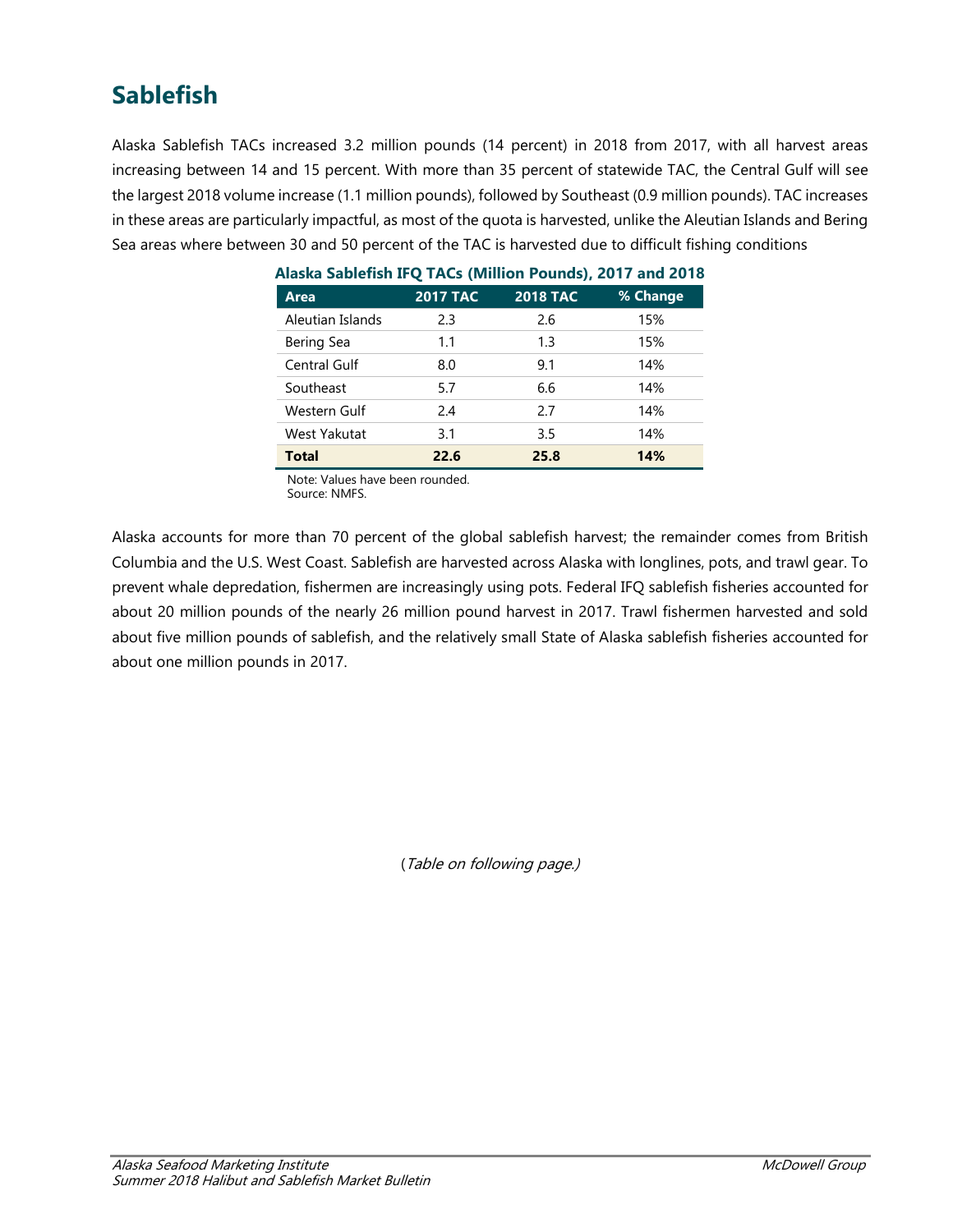|                        | <b>Alaska Japichsh Harvest by Histici y (Willion 195.), ZV FT-ZV H</b> |       |       |       |       |       |       |
|------------------------|------------------------------------------------------------------------|-------|-------|-------|-------|-------|-------|
| <b>Fishery/Area</b>    | 2011                                                                   | 2012  | 2013  | 2014  | 2015  | 2016  | 2017  |
| <b>IFQ</b>             |                                                                        |       |       |       |       |       |       |
| Aleutian Islands       | 1.68                                                                   | 1.81  | 1.61  | 1.15  | 0.89  | 0.67  | 0.70  |
| <b>Bering Sea</b>      | 1.06                                                                   | 1.06  | 0.80  | 0.43  | 0.32  | 0.39  | 0.60  |
| Central Gulf           | 8.27                                                                   | 9.76  | 9.44  | 8.23  | 7.90  | 6.95  | 7.62  |
| Southeast              | 6.45                                                                   | 6.88  | 6.87  | 5.92  | 5.84  | 5.09  | 5.70  |
| Western Gulf           | 2.75                                                                   | 2.81  | 2.85  | 2.44  | 2.02  | 1.99  | 2.25  |
| West Yakutat           | 3.83                                                                   | 4.24  | 3.91  | 3.25  | 3.27  | 2.81  | 3.05  |
| <b>Total</b>           | 24.04                                                                  | 26.55 | 25.48 | 21.41 | 20.25 | 17.89 | 19.93 |
| <b>State of Alaska</b> |                                                                        |       |       |       |       |       |       |
| Southeast              | 0.54                                                                   | 0.52  | 0.51  | 0.49  | 0.51  | 0.48  | 0.51  |
| Prince William Sound   | 0.22                                                                   | 0.20  | 0.16  | 0.10  | 0.02  | 0.04  | 0.07  |
| Aleutian Islands       | 0.20                                                                   | 0.22  | 0.22  | 0.16  | 0.15  | 0.08  | 0.12  |
| Cook Inlet             | 0.06                                                                   | 0.07  | 0.04  | 0.05  | 0.03  | 0.05  | 0.04  |
| <b>Total</b>           | 1.02                                                                   | 1.02  | 0.93  | 0.80  | 0.71  | 0.64  | 0.74  |
| <b>Federal Trawl</b>   |                                                                        |       |       |       |       |       |       |
| <b>Bering Sea</b>      | 0.10                                                                   | 0.21  | 0.30  | 0.07  | 0.04  | 0.57  | 1.52  |
| Aleutian Islands       | 0.10                                                                   | 0.33  | 0.13  | 0.06  | 0.04  | 0.07  | 0.28  |
| Western Gulf           | 0.12                                                                   | 0.14  | 0.03  | 0.13  | 0.09  | 0.10  | 0.15  |
| Central Gulf           | 2.04                                                                   | 1.62  | 1.46  | 1.66  | 1.76  | 1.82  | 2.63  |
| West Yakutat           | 0.24                                                                   | 0.15  | 0.38  | 0.34  | 0.47  | 0.39  | 0.45  |
| <b>Total</b>           | 2.60                                                                   | 2.43  | 2.29  | 2.26  | 2.39  | 2.95  | 5.04  |
| <b>Grand Total</b>     | 27.66                                                                  | 30.00 | 28.70 | 24.48 | 23.35 | 21.48 | 25.71 |

### **Alaska Sablefish Harvest by Fishery (Million lbs.), 2011-2017**

Note: values may not sum due to rounding. Does not include bycatch. Source: NMFS; ADF&G.

## **2018 Market Conditions**

Market conditions for Alaska sablefish are generally weaker compared to 2017, with prior-year inventories depressing ex-vessel prices and persistently high retail prices restricting demand. Conversations with harvesters and other stakeholders indicate prices paid to fishermen are approximately \$1-\$3 lower per pound than the same period in 2017. Current prices range widely, from about \$1.50 per pound to \$8.00 per pound, depending on size of the fish and port of delivery. Fishermen are also reporting smaller fish this year, further depressing ex-vessel prices.

#### **Estimated Opening Ex-vessel Prices in Alaska for Sablefish, 2018**

| <b>Size Category</b>  | <b>Price per</b><br><b>Pound</b> |  |  |  |
|-----------------------|----------------------------------|--|--|--|
| Less than 2 Pounds    | \$1.50                           |  |  |  |
| 2-3 Pounds            | \$2.50                           |  |  |  |
| 3-4 Pounds            | \$3.50                           |  |  |  |
| 4-5 Pounds            | \$4.75                           |  |  |  |
| 5-6 Pounds            | \$6.50                           |  |  |  |
| 6-7 Pounds            | \$7.50                           |  |  |  |
| Greater than 7 Pounds | \$8.00                           |  |  |  |

Source: Alaska Boats and Permits; conversations with harvesters.